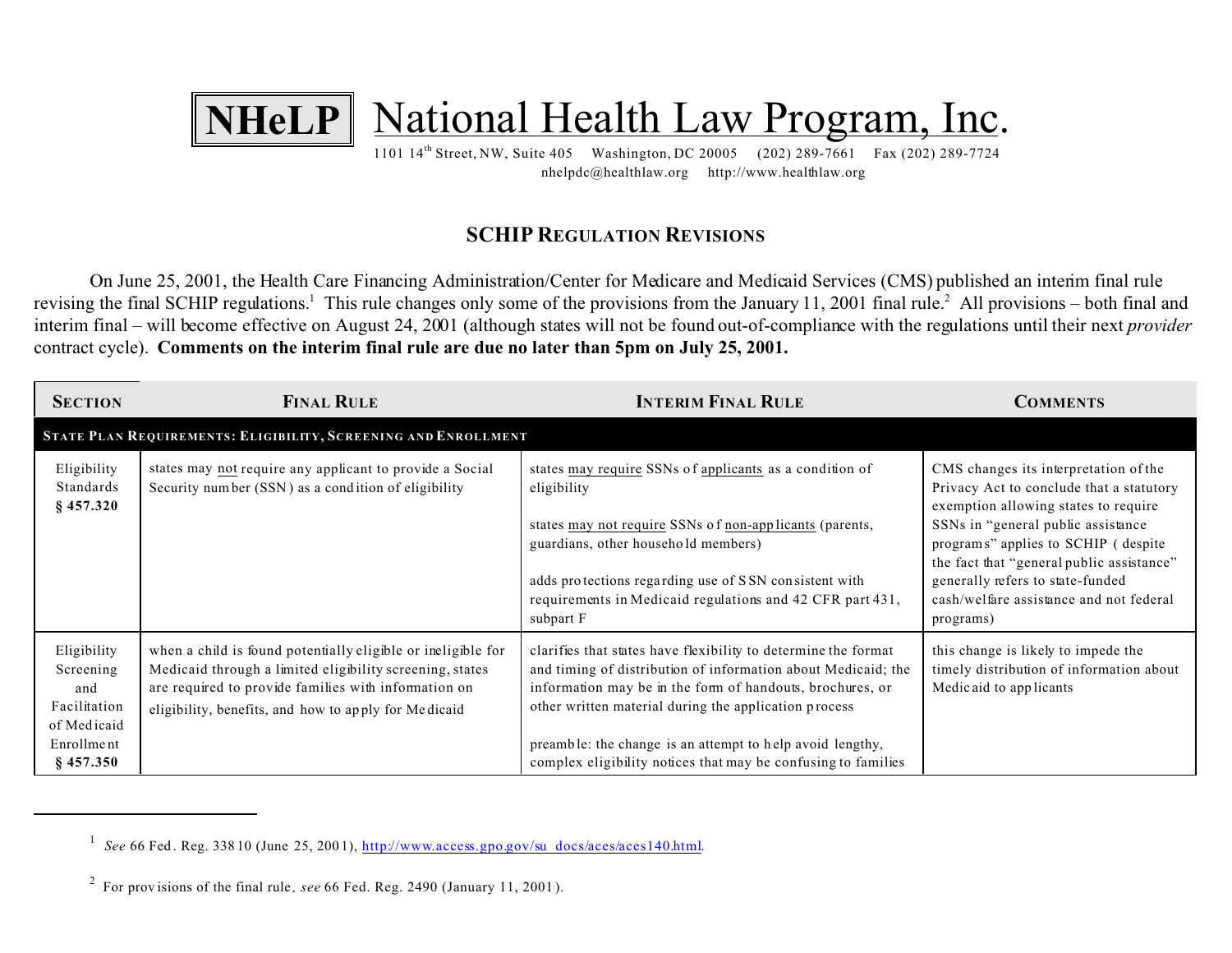| <b>SECTION</b>                      | <b>FINAL RULE</b>                                                                                                                                                                                                                                                                                                                                                                                                                                                                                                                                                                                                                                                                                                                                                                                                                      | <b>INTERIM FINAL RULE</b>                                                                                                                                                                                                                                                                                                                                                                                                                                                                                                           | <b>COMMENTS</b>                                                                                                                                                                                                 |
|-------------------------------------|----------------------------------------------------------------------------------------------------------------------------------------------------------------------------------------------------------------------------------------------------------------------------------------------------------------------------------------------------------------------------------------------------------------------------------------------------------------------------------------------------------------------------------------------------------------------------------------------------------------------------------------------------------------------------------------------------------------------------------------------------------------------------------------------------------------------------------------|-------------------------------------------------------------------------------------------------------------------------------------------------------------------------------------------------------------------------------------------------------------------------------------------------------------------------------------------------------------------------------------------------------------------------------------------------------------------------------------------------------------------------------------|-----------------------------------------------------------------------------------------------------------------------------------------------------------------------------------------------------------------|
|                                     | PRESUMPTIVE ELIGIBILITY - § 457.355                                                                                                                                                                                                                                                                                                                                                                                                                                                                                                                                                                                                                                                                                                                                                                                                    |                                                                                                                                                                                                                                                                                                                                                                                                                                                                                                                                     |                                                                                                                                                                                                                 |
| Separate<br>Child Health<br>Program | the Benefits Improvement and Protection Act (BIPA)<br>gave states authority to implement presumptive eligibility<br>under their separate child health programs<br>if a child is enrolled in separate child health program<br>under presumptive eligibility and then found:<br>eligible for the separate child health program, costs<br>during presumptive eligibility were considered<br>expenditures for child health assistance and enhanced<br>FMAP available;<br>eligible for Medicaid, costs were considered Medicaid<br>and no enhanced FMAP available;<br>ineligible for either separate child health program or<br>Medicaid, costs considered expenditures for targeted<br>low-income children as long as state implements<br>presumptive eligibility in accordance with 1920A of<br>Social Security Act (SSA) and regulations | for children enrolled in a separate child health program and<br>later found eligible for either Medicaid or SCHIP or not<br>eligible for either, the costs incurred for services provided<br>during presumptive eligibility are considered expenditures<br>for child health assistance and enhanced FMAP is available<br>(these costs are not subject to the 10% limit on outreach and<br>health services initiatives)<br>preamble: this section provides technical changes to reflect<br>BIPA as understood by this Administration | allowing the higher FMAP<br>reimbursement for costs incurred during<br>presumptive eligibility periods, may<br>encourage states to expand presumptive<br>eligibility to their separate child health<br>programs |
| Infants                             | infants enrolled under a separate child health program are<br>not statutorily entitled to automatic and continuous<br>eligibility (as they are under Medicaid); implementing<br>presumptive eligibility, pending completion of an<br>application, offers one method of providing coverage<br>if the infant is ultimately found ineligible for Medicaid,<br>costs during presumptive eligibility period may be treated<br>as health coverage for targeted low-income children (not<br>subject to the $10\%$ cap) regardless of whether infant is<br>eligible for separate child health program                                                                                                                                                                                                                                          | clarifies that when a child is presumptively eligible for a<br>separate child health program pending a formal Medicaid<br>eligibility determination, costs for presumptive eligibility<br>period are considered child health assistance (not subject to<br>10% cap on administration and health services initiatives) as<br>long as presumptive eligibility is implemented in accordance<br>with the regulations                                                                                                                    |                                                                                                                                                                                                                 |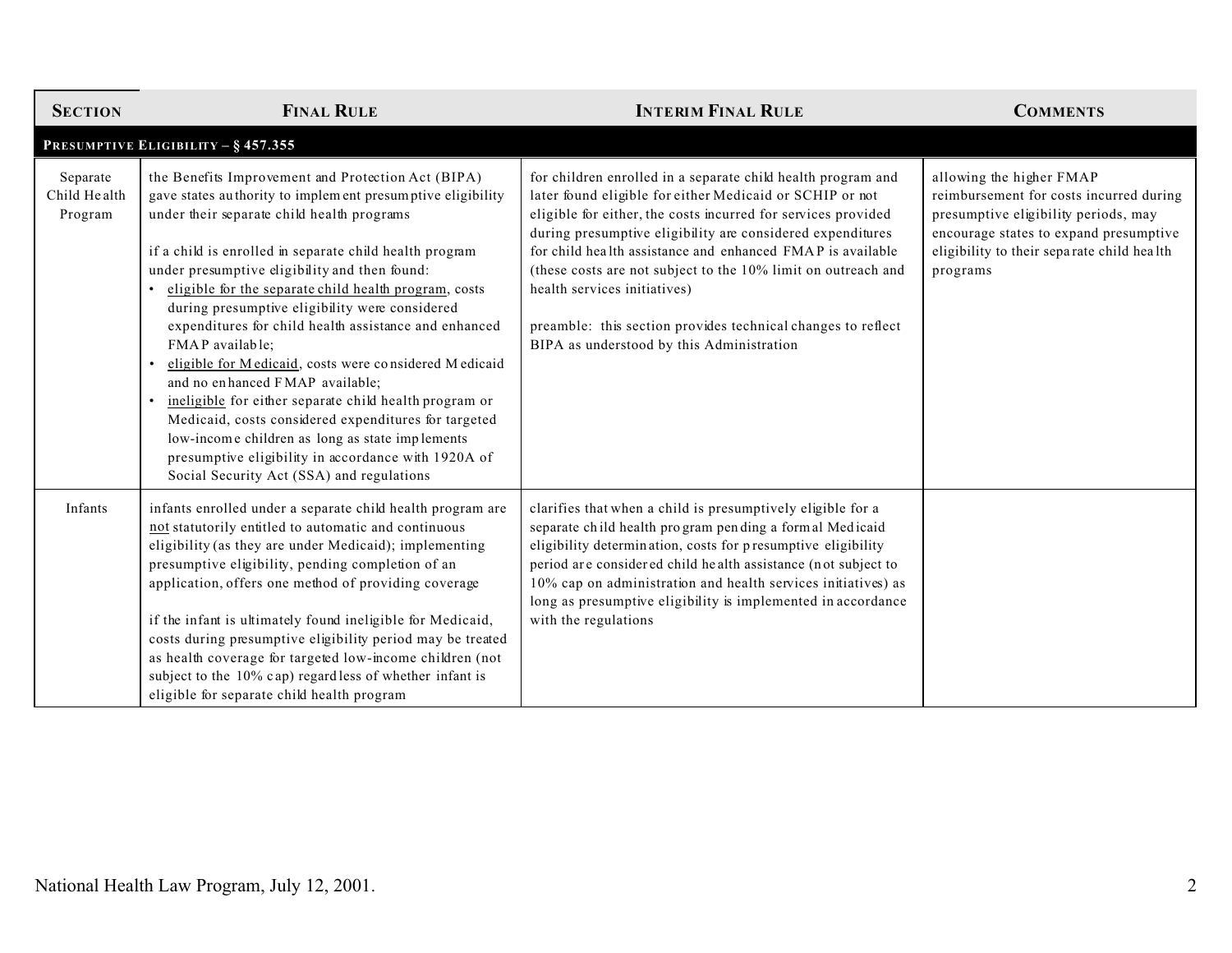| <b>SECTION</b>                                                                   | <b>FINAL RULE</b>                                                                                                                                                                                                                                                                                                                                                                                                                                                                                                                        | <b>INTERIM FINAL RULE</b>                                                                                                                                                                                                                                                                                                                                                                                                                                                                                                                                                                                                                                                                                                                                                                                                          | <b>COMMENTS</b>                                                                                                                                                                                                                                            |
|----------------------------------------------------------------------------------|------------------------------------------------------------------------------------------------------------------------------------------------------------------------------------------------------------------------------------------------------------------------------------------------------------------------------------------------------------------------------------------------------------------------------------------------------------------------------------------------------------------------------------------|------------------------------------------------------------------------------------------------------------------------------------------------------------------------------------------------------------------------------------------------------------------------------------------------------------------------------------------------------------------------------------------------------------------------------------------------------------------------------------------------------------------------------------------------------------------------------------------------------------------------------------------------------------------------------------------------------------------------------------------------------------------------------------------------------------------------------------|------------------------------------------------------------------------------------------------------------------------------------------------------------------------------------------------------------------------------------------------------------|
| Pending<br>Medicaid<br>Application                                               | if a child is found potentially eligible for Medicaid, the<br>state has the option to provisionally enroll or retain<br>current enrollment in a separate child health program for<br>a limited period of time (specified by the state) pending a<br>final Medicaid eligibility decision<br>a child may not be found "eligible" for the separate child<br>health program unless a M edicaid application is<br>completed and a determination made that the child is<br>ineligible for Medicaid                                             | a child may be provisionally enrolled or retain current<br>enrollment in a separate program, for a limited period of<br>time, pending a final Medicaid or SCHIP eligibility<br>determination<br>the presumptive eligibility period begins on the date that a<br>qualified entity determines that the child has family income<br>below the applicable income level and ends on the day a<br>Medicaid or separate child health program eligibility<br>determination is made, or if an application is not filed, the<br>last day of the month following the date presumptive<br>eligibility began<br>the costs are considered child health assistance and are not<br>subject to the 10% cap on administration and health services<br>initiatives as long as presumptive eligibility implemented in<br>accordance with the regulations | this provision extends the ability to<br>provisionally enroll or may retain<br>current enrollment in a separate child<br>health program until either a Medicaid<br>or SCHIP determination is completed                                                     |
| Suspending,<br>Denying or<br>Provisionally<br>Denying<br>Pending<br>Applications | a state may suspend, deny, or provisionally deny a<br>separate child health application for a child determined<br>potentially eligible for Medicaid<br>if the child is ultimately determined ineligible for<br>Medicaid, the prior child health application should be<br>reopened/reactivated and eligibility determined without<br>requiring a new application<br>the state can establish presumptive eligibility for a<br>separate child health program to enroll the applicant<br>pending a formal Medicaid eligibility determination | provisional denial or suspension of an application for a<br>separate child health program permits the child to be<br>presumptively enrolled (for a limited period of time) pending<br>outcome of a Medicaid eligibility determination<br>while strongly encouraging states to reactivate an application<br>for a separate child health program if the child is found<br>ineligible for Medicaid, the regulations delete the provision<br>requiring the reopening/reactivation of separate child health<br>application if Medicaid denied, so that                                                                                                                                                                                                                                                                                  | states may thus require a second child<br>health program application if the child's<br>original application was provisionally<br>denied/suspended pending a<br>determination of Medicaid eligibility<br>and the child was found ineligible for<br>Medicaid |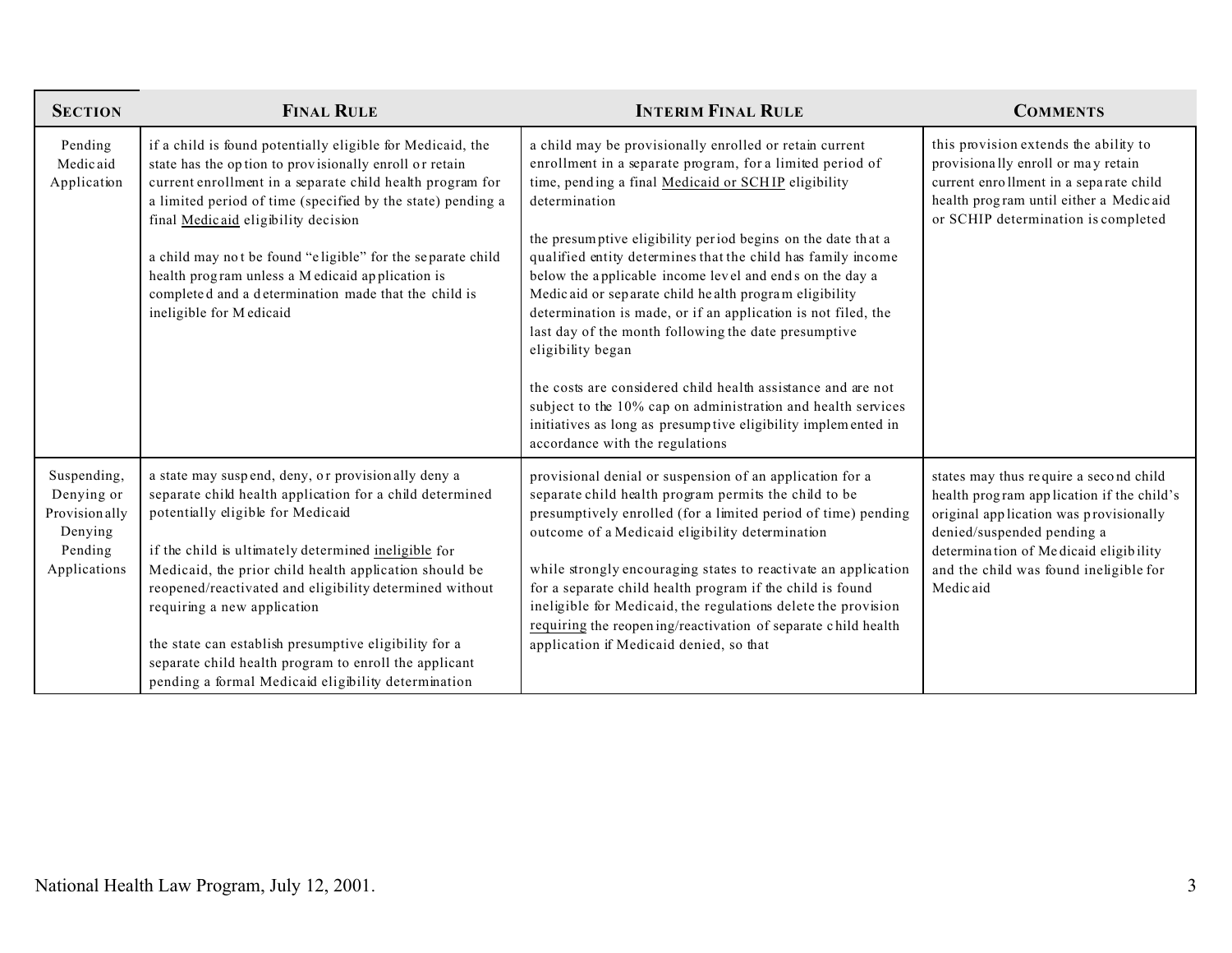| <b>SECTION</b>                                                                   | <b>FINAL RULE</b>                                                                                                                                                                                                                                                                                                                                                                                                                  | <b>INTERIM FINAL RULE</b>                                                                                                                                                                                                                                                                                                                                          | <b>COMMENTS</b>                                                                                                                                                                                                                                                                                                                                                                                                                                                 |
|----------------------------------------------------------------------------------|------------------------------------------------------------------------------------------------------------------------------------------------------------------------------------------------------------------------------------------------------------------------------------------------------------------------------------------------------------------------------------------------------------------------------------|--------------------------------------------------------------------------------------------------------------------------------------------------------------------------------------------------------------------------------------------------------------------------------------------------------------------------------------------------------------------|-----------------------------------------------------------------------------------------------------------------------------------------------------------------------------------------------------------------------------------------------------------------------------------------------------------------------------------------------------------------------------------------------------------------------------------------------------------------|
|                                                                                  | <b>SECRETARY APPROVED COVERAGE</b>                                                                                                                                                                                                                                                                                                                                                                                                 |                                                                                                                                                                                                                                                                                                                                                                    |                                                                                                                                                                                                                                                                                                                                                                                                                                                                 |
| $§$ 457.740                                                                      | provides examples of Secretary-approved coverage                                                                                                                                                                                                                                                                                                                                                                                   | clarifies that the examples listed are not exclusive<br>CMS will consider other benefit packages that differ from<br>benchmarks, including comprehensive coverage for children<br>under a Medicaid 1115 demonstration project and coverage<br>that is the same as provided by FL, NY, and PA (under their<br>existing comprehensive state-based coverage programs) | while FL, NY and PA programs are<br>acknowledged in the SCHIP statute as<br>providing "appropriate coverage" for<br>children, these states had to expand the ir<br>benefit packages to obtain approval; the<br>regulations do not recognize this<br>it is confusing as to whether the interim<br>final rule could be interpreted to allow<br>replication of existing 1115<br>demonstration projects from one state to<br>another without requiring CMS approval |
|                                                                                  | STATE ASSURANCE OF ACCESS TO CARE AND PROCEDURES TO ASSURE QUALITY AND APPROPRIATENESS OF CARE                                                                                                                                                                                                                                                                                                                                     |                                                                                                                                                                                                                                                                                                                                                                    |                                                                                                                                                                                                                                                                                                                                                                                                                                                                 |
| § 457.495(d)                                                                     | prior authorization of services must be completed in<br>accordance with the medical needs of the patient, but no<br>later than 14 days after receipt of a request for services                                                                                                                                                                                                                                                     | prior authorization must occur either within standards<br>established in the regulations or existing state law procedures<br>preamble: "Allowing States to use their existing State laws<br>will reduce the administrative burden of these regulations for<br>States with premium assistance programs"                                                             | while some states may have shorter<br>timeframes that would benefit enrollees,<br>the interim final rule would allow states<br>to use longer timeframes if authorized<br>by state law                                                                                                                                                                                                                                                                           |
|                                                                                  | STATE PLAN REQUIREMENTS: ENROLLEE FINANCIAL RESPONSIBILITIES                                                                                                                                                                                                                                                                                                                                                                       |                                                                                                                                                                                                                                                                                                                                                                    |                                                                                                                                                                                                                                                                                                                                                                                                                                                                 |
| Computation<br>of the<br>Cumulative<br>Cost-Sharing<br>Maximum<br>$§$ 457.560(a) | cost-sharing maximum determined by counting all cost-<br>sharing amounts that a family has a "legal obligation to<br>pay"<br>Note: "legal obligation to pay" was defined as amounts a<br>provider actually charges the family for covered services,<br>and any other amounts for which payment is required<br>under applicable state law for covered services to eligible<br>children, even if the family never pays those amounts | removes the concept of "legal obligation to pay"<br>provides states with flexibility to define how it counts cost-<br>sharing amounts against the cumulative cost-sharing<br>maximum                                                                                                                                                                               | this differs from the Medicaid program<br>which counts expenses when incurred<br>if states implement procedures to count<br>cost-sharing only when paid (rather than<br>when incurred), the financial<br>implications may be difficult for some<br>families who may have to delay and/or<br>forego care                                                                                                                                                         |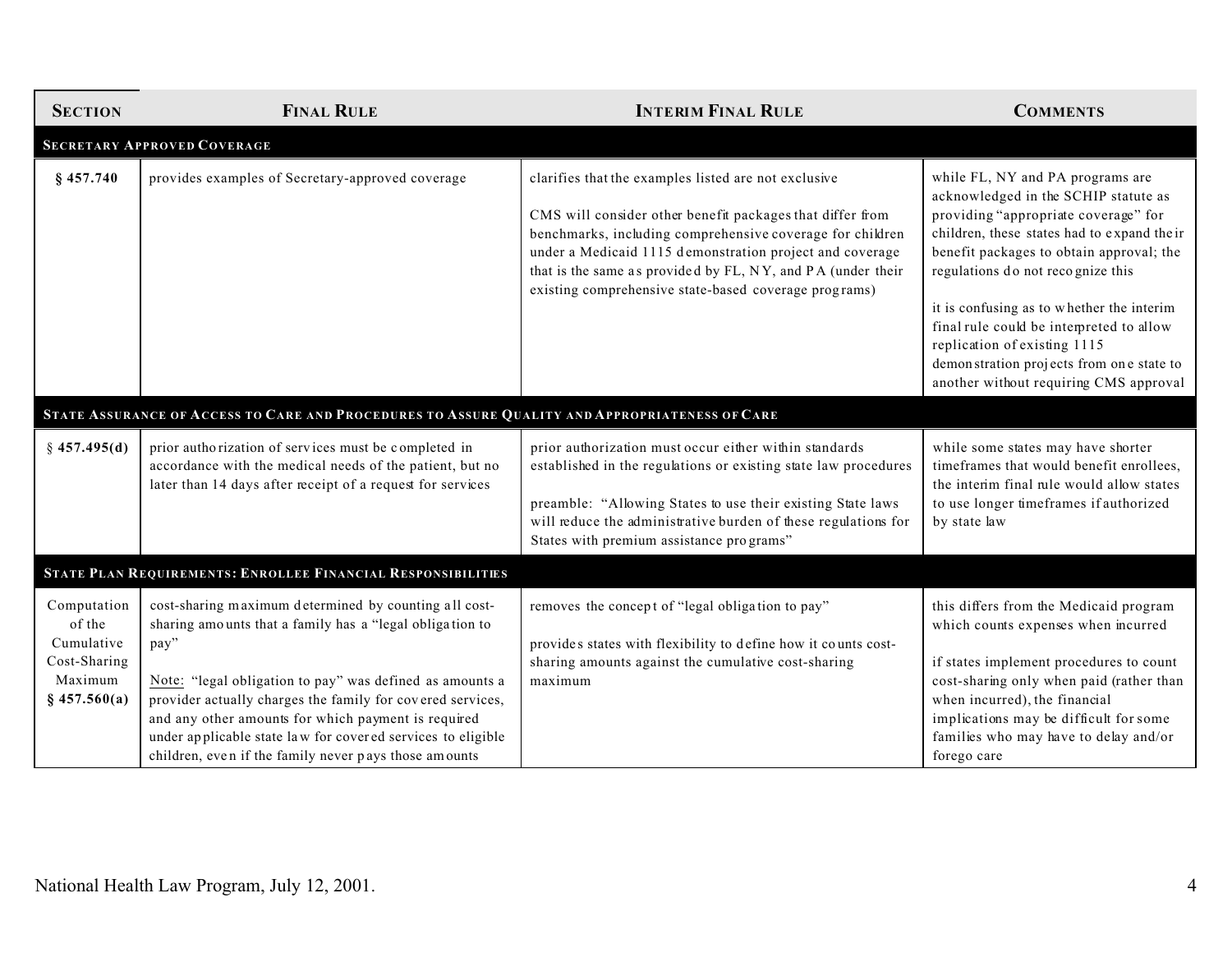| <b>SECTION</b>                                                                                      | <b>FINAL RULE</b>                                                                                                                                                                                                                                                          | <b>INTERIM FINAL RULE</b>                                                                                                                                                                                                                                                                                                                                                                                                                                                                                | <b>COMMENTS</b>                                                                                                                                                                                                                                                                                                                                                      |
|-----------------------------------------------------------------------------------------------------|----------------------------------------------------------------------------------------------------------------------------------------------------------------------------------------------------------------------------------------------------------------------------|----------------------------------------------------------------------------------------------------------------------------------------------------------------------------------------------------------------------------------------------------------------------------------------------------------------------------------------------------------------------------------------------------------------------------------------------------------------------------------------------------------|----------------------------------------------------------------------------------------------------------------------------------------------------------------------------------------------------------------------------------------------------------------------------------------------------------------------------------------------------------------------|
| Cumulative<br>Cost-Sharing<br>Maximum<br>(for Targeted<br>Low-Income<br>Children)<br>$§$ 457.560(b) | if the family income is $\leq 150\%$ of FPL, the cumulative<br>cost-sharing is limited to 2.5% of total family income for<br>the length of the child's eligibility period<br>if family income is between 150% and 200% of FPL,<br>cumulative cost sharing is limited to 5% | removes 2.5% limit<br>cumulative cost-sharing is 5% for all children enrolled in<br>SCHIP, regardless of family income<br>states may apply a lower cumulative cost-sharing maximum<br>to children in lower income families or may place the same<br>limit on children in families in all income levels                                                                                                                                                                                                   | for low-income families with little or no<br>disposable income, the failure to count<br>the health-related expenses of all family<br>members rather than just the children<br>may force the family to incur higher<br>debts and delay and/or forego care                                                                                                             |
| Cost-Sharing<br>for Family<br>Coverage<br>$§$ 457.560(b)                                            | cost sharing for the entire family is limited to the<br>cumulative cost-sharing maximum (i.e. cost-sharing<br>amounts paid by any enrolled family member count<br>towards the cumulative total)                                                                            | cost sharing only for the children is counted towards<br>cumulative cost-sharing maximum; adults excluded<br>preamble: the statute only specifies that cost-sharing for the<br>children in the family must count towards the maximum                                                                                                                                                                                                                                                                     | the change could result in a low-income<br>family facing high health care costs<br>because the cumulative cost-sharing<br>maximum does not include the adults'<br>expenses                                                                                                                                                                                           |
| Annual<br>Report<br>§ 457.750                                                                       | states must annually report the primary language of<br>enrollees                                                                                                                                                                                                           | deletes this reporting requirement entirely<br>preamble: "States may find that primary language of the<br>head of household rather than the child applicant/enrollee is<br>more useful.we find that providing States with flexibility<br>to decide what information to collect about primary<br>language, and how to collect it, will best serve the needs of<br>the program and that withdrawing this provision will not<br>inhibit the Federal government from effectively evaluating<br>the program." | while the preamble notes the need for<br>flexibility to collect the primary<br>language of either the child or head of<br>household, the regulations do not<br>require reporting of primary language<br>data for either<br>Note: the regulatory provision requiring<br>quarterly reports including race,<br>ethnicity and gender of enrollees has<br>been maintained |
| PROGRAM INTEGRITY                                                                                   |                                                                                                                                                                                                                                                                            |                                                                                                                                                                                                                                                                                                                                                                                                                                                                                                          |                                                                                                                                                                                                                                                                                                                                                                      |
| Procurement<br>Standards<br>$§$ 457.940                                                             | all SCHIP contracts must include provisions that define a<br>sound and complete procurement contract, in accordance<br>with the procurement requirements of 45 CFR Part 74                                                                                                 | states may use procurement requirements of either 45 CFR §<br>74.43 or 45 CFR § 92.36, as applicable                                                                                                                                                                                                                                                                                                                                                                                                     | currently, states must use 45 CFR §<br>74.43<br>HHS is revising 45 CFR Part 92; when<br>these regulations are finalized, states<br>must use 45 CFR § 92.36                                                                                                                                                                                                           |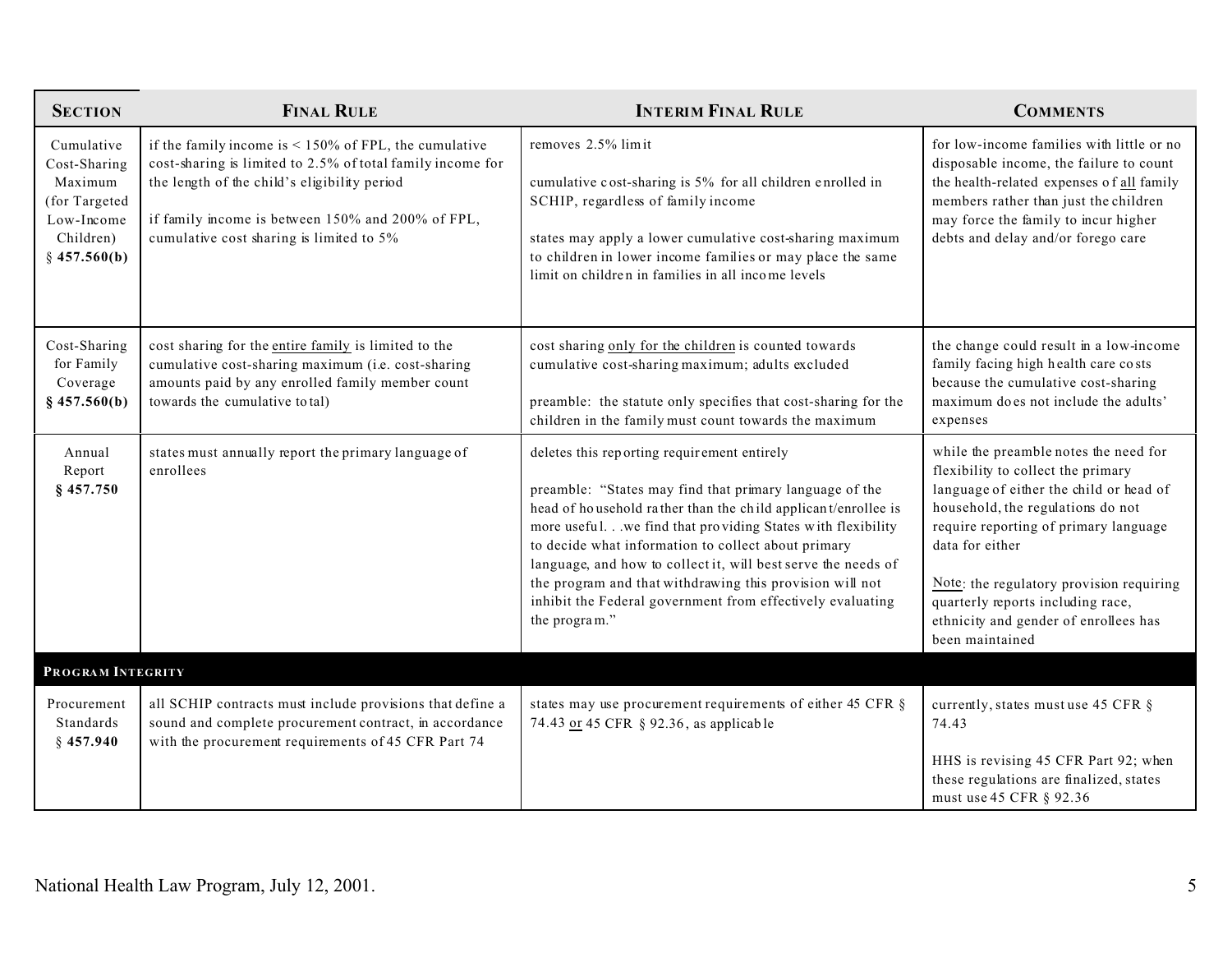| <b>SECTION</b>                                                                       | <b>FINAL RULE</b>                                                                                                                                                                                                                                                                                                                                                                                                                                                                                                     | <b>INTERIM FINAL RULE</b>                                                                                                                                                                                                                                                                                                                                                                                                                                                                                                    | <b>COMMENTS</b>                                                                                                                                                                                                                                                                 |
|--------------------------------------------------------------------------------------|-----------------------------------------------------------------------------------------------------------------------------------------------------------------------------------------------------------------------------------------------------------------------------------------------------------------------------------------------------------------------------------------------------------------------------------------------------------------------------------------------------------------------|------------------------------------------------------------------------------------------------------------------------------------------------------------------------------------------------------------------------------------------------------------------------------------------------------------------------------------------------------------------------------------------------------------------------------------------------------------------------------------------------------------------------------|---------------------------------------------------------------------------------------------------------------------------------------------------------------------------------------------------------------------------------------------------------------------------------|
| Verification<br>of Enrollment<br>and Provider<br>Services<br>Received<br>$§$ 457.980 | states must establish methodologies to verify whether<br>beneficiaries have received services for which providers<br>have billed<br><b>APPLICANT AND ENROLLEE PROTECTIONS - SUBPART K</b>                                                                                                                                                                                                                                                                                                                             | removes provision requiring verification methodologies<br>states have flexibility in establishing a program integrity<br>system that identifies, reports and verifies the accuracy of<br>claims<br>preamble: provision was unnecessary to comply with<br>applicable statutory requirements or effective and efficient<br>program evaluation                                                                                                                                                                                  | according to the preamble, states did not<br>want to be held responsible for the<br>internal workings of managed care plans<br>and $§$ 457.980(b) is adequate to address<br>program integrity                                                                                   |
| Overview of<br>Enrollee<br>Rights                                                    | states must implement a grievance and appeals process<br>pursuant to Subpart K<br>states must adhere to the Consumer Bill of Rights and<br>Responsibilities                                                                                                                                                                                                                                                                                                                                                           | CMS expects states to have adequate consumer protections<br>but will not require that a state's review process adhere<br>explicitly to the requirements outlined in the regulations<br>states can either meet the requirements of Subpart K (§§<br>457.1130-457.1180) or demonstrate that participating<br>providers comply with state-specific grievance and appeal<br>requirements currently in effect for health insurance issuers                                                                                        | without imposing minimum standards,<br>states may choose what type of a<br>grievance and appeals system to<br>implement<br>the question arises as to whether<br>allowing states to implement their own<br>procedures would comply with the<br>requirements of Goldberg v. Kelly |
| Review<br>Process<br>$§$ 457.1120                                                    | defined minimum requirements to provide enrollees in<br>separate child health programs with opportunity for<br>independent extemal review<br>preamble: all SCHIP-eligible children should be afforded<br>a minimum set of consumer protections regardless of the<br>state within which they reside; state laws applicable to<br>commercial plans may or may not apply to separate child<br>health programs and thus without minimum<br>requirements, enrollees would be subject to different<br>degrees of protection | states are expected to have external independent review but<br>states may choose to require providers to comply with either<br>the requirements established in the regulations or state-<br>specific grievance and appeal requirements currently in<br>effect<br>preamble: most states have existing laws that govern the<br>private insurance market and many SCHIP providers are<br>subject to this law; providers may elect not to participate in<br>SCHIP if they are subject to additional protections for<br>enrollees | by allowing state-specific procedures,<br>the regulations do not ensure that all<br>enrollees have a minimum set of<br>enforceable rights                                                                                                                                       |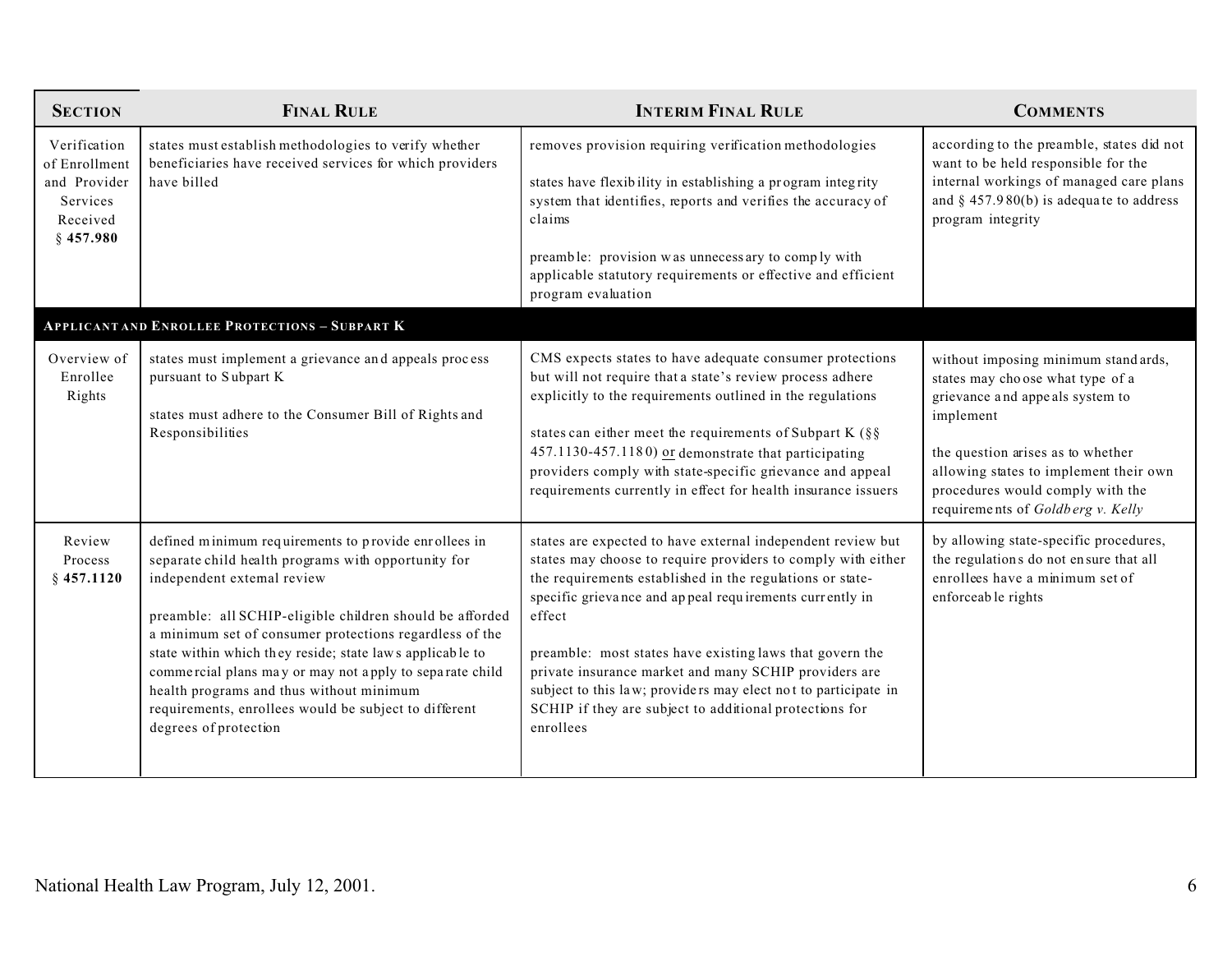| <b>SECTION</b>                                                                      | <b>FINAL RULE</b>                                                                                                                                                                                                                                                                                                                                                                                                                                                                                                                | <b>INTERIM FINAL RULE</b>                                                                                                                                                                                                                                                                                                                                                                                                                                                                                                                | <b>COMMENTS</b>                                                                                                                                                                                                                                                                                                      |
|-------------------------------------------------------------------------------------|----------------------------------------------------------------------------------------------------------------------------------------------------------------------------------------------------------------------------------------------------------------------------------------------------------------------------------------------------------------------------------------------------------------------------------------------------------------------------------------------------------------------------------|------------------------------------------------------------------------------------------------------------------------------------------------------------------------------------------------------------------------------------------------------------------------------------------------------------------------------------------------------------------------------------------------------------------------------------------------------------------------------------------------------------------------------------------|----------------------------------------------------------------------------------------------------------------------------------------------------------------------------------------------------------------------------------------------------------------------------------------------------------------------|
| Review<br>Processes<br>§§ 457.1130-<br>457.1180                                     | matters subject to review included eligibility, enrollment<br>and health services matters<br>an appropriate "review process" would address the<br>matters subject to review and include all of the following<br>components: core elements of review, impartial review,<br>time frames, continuation of enrollment, and notice<br>review process must meet specified minimum<br>requirements in each of the specified areas                                                                                                       | states must to provide an opportunity for review of all the<br>matters listed in § 457.1130 (outlining specific eligibility,<br>enrollment and health services matters)<br>states may choose one of three options:<br>• establish review process in accordance with the<br>regulations;<br>• require providers to comply with state-specific grievance<br>and appeal requirements currently in effect for health<br>insurance issuers; or<br>• use the Medicaid fair hearing process                                                     | while state terminology may differ, a<br>state choosing to use its own grievance<br>and appeal requirements must<br>demonstrate consistency with the intent<br>of the regulations; states with<br>inconsistent laws must identify a method<br>for providing an opportunity for review<br>for those items not covered |
| Premium<br>Assistance<br>Programs<br>$§$ 457.1190                                   | states may offer premium assistance plans that do not<br>meet the review standards as long as families are not<br>required to enroll their children in these plans and may<br>enroll in the state's direct coverage plan<br>rationale: states' SCHIP programs may not have direct<br>authority over group health plans that may be providing<br>coverage under premium assistance programs but there is<br>no basis for providing children fewer procedural<br>protections because they may be enrolled in premium<br>assistance | states may enroll eligible children in group health plans that<br>provide procedures that comply with either subpart K or the<br>state-specific review requirements for health insurance<br>issuers<br>if a health plan is not subject to either the program-specific<br>review or the state-wide standard review, the state must<br>notify enrollees that the plan do es not neces sarily comply<br>with review procedures and must provide an option to obtain<br>health benefits coverage through the states' direct coverage<br>plan |                                                                                                                                                                                                                                                                                                                      |
|                                                                                     | <b>TECHNICAL REVISIONS AND CLARIFICATIONS</b>                                                                                                                                                                                                                                                                                                                                                                                                                                                                                    |                                                                                                                                                                                                                                                                                                                                                                                                                                                                                                                                          |                                                                                                                                                                                                                                                                                                                      |
| Definitions<br>Related to<br>Presumptive<br>Eligibility<br>§§ 435.1101,<br>436.1101 | inadvertently omitted one of the qualified entities that<br>may perform presumptive eligibility under Medicaid                                                                                                                                                                                                                                                                                                                                                                                                                   | adds entities authorized under section 803 of BIPA to<br>determine Medicaid or SCHIP eligibility as qualified entities                                                                                                                                                                                                                                                                                                                                                                                                                   |                                                                                                                                                                                                                                                                                                                      |